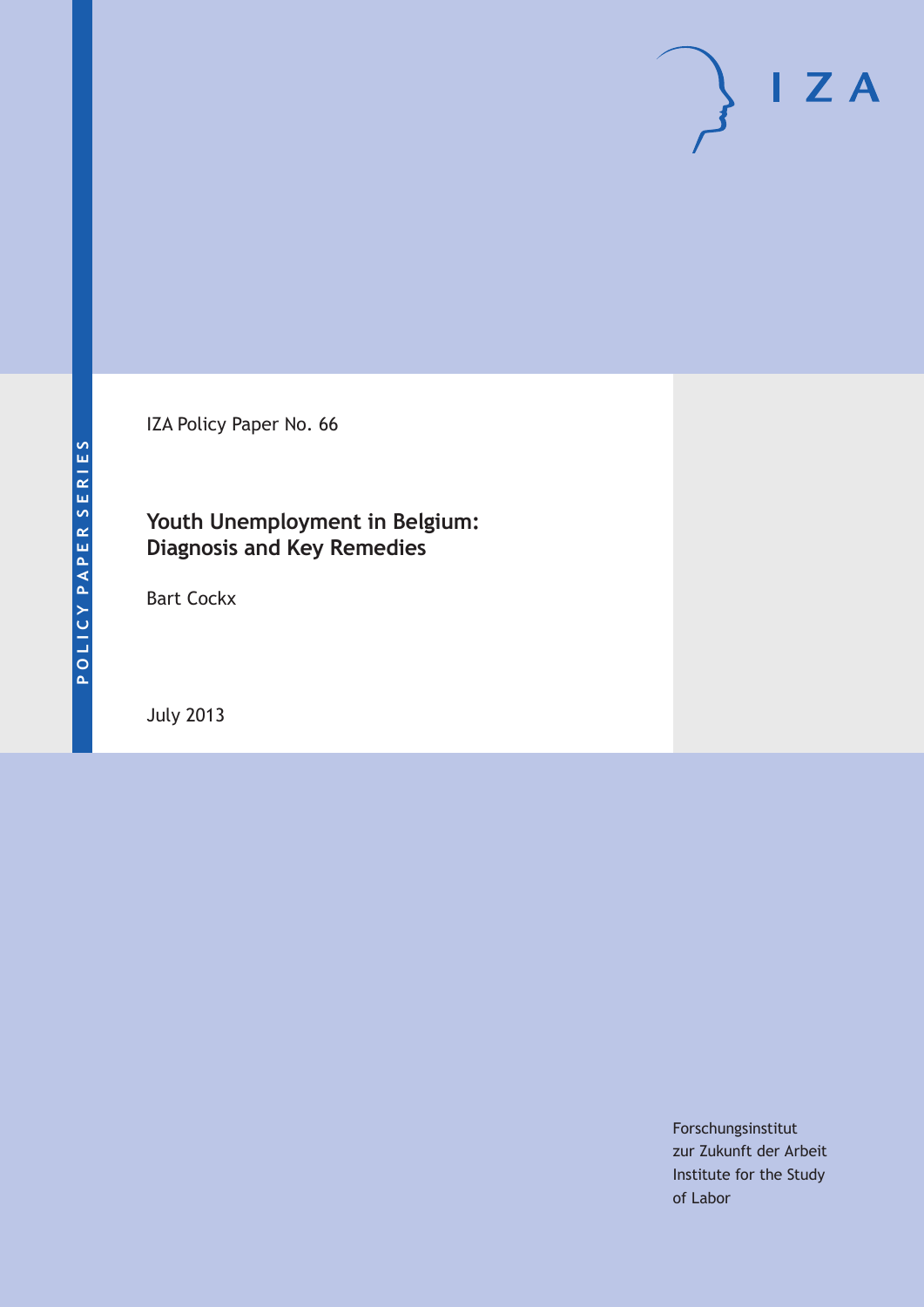# **Youth Unemployment in Belgium: Diagnosis and Key Remedies**

**Bart Cockx**

*SHERPPA, Ghent University and IZA*

Policy Paper No. 66 July 2013

IZA

P.O. Box 7240 53072 Bonn Germany

Phone: +49-228-3894-0 Fax: +49-228-3894-180 E-mail: [iza@iza.org](mailto:iza@iza.org)

The IZA Policy Paper Series publishes work by IZA staff and network members with immediate relevance for policymakers. Any opinions and views on policy expressed are those of the author(s) and not necessarily those of IZA.

The papers often represent preliminary work and are circulated to encourage discussion. Citation of such a paper should account for its provisional character. A revised version may be available directly from the corresponding author.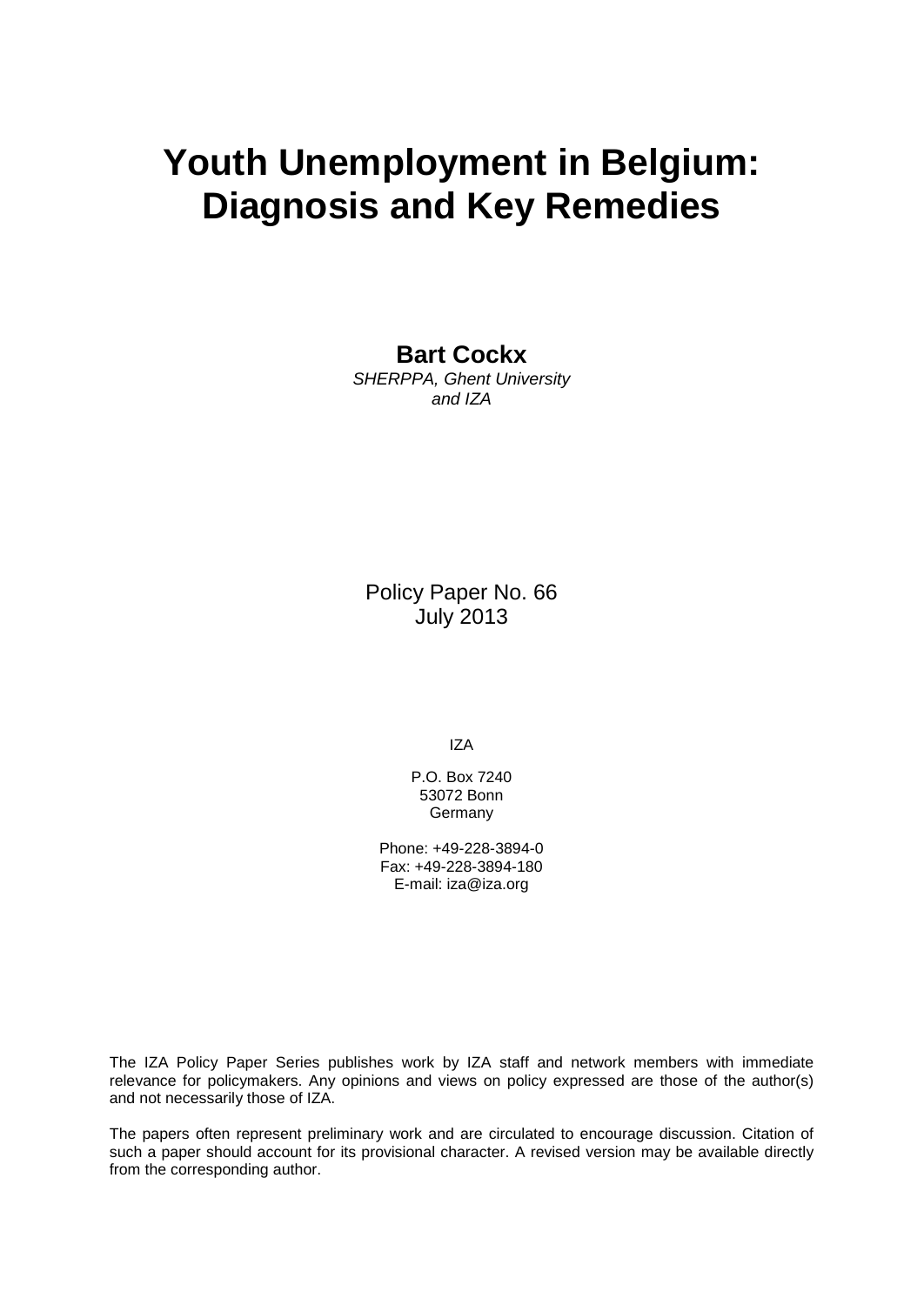IZA Policy Paper No. 66 July 2013

## **ABSTRACT**

### **Youth Unemployment in Belgium: Diagnosis and Key Remedies[1](#page-2-0)**

In Belgium youth unemployment is structurally higher than the European (EU27) average, in particular for the low educated. In this study we set a diagnosis of the main structural factors and advance key remedies. We analyze the system of employment protection, education and passive and active labor market policies. A high minimum wage, a strict separation between school and work, and a vertically segmented schooling system with high retention rates and too early tracking are identified as main causal factors. Strict employment protection legislation is only concern for high-skilled youth. Reducing labor costs at low wages and a fundamental schooling reform that aims at dismantling the strict barrier between school and work are proposed as key remedies. In addition, youth should be entitled as of the start of unemployment to a low benefit based on the principle of "mutual obligation". Very intensive and durable guidance is to be targeted to the low educated.

JEL Classification: J24, J38, J68

Keywords: youth unemployment, employment protection, education, active and passive labor market policies, Belgium

Corresponding author:

Bart Cockx Study Hive for Economic Research and Public Policy Analysis (Sherppa) Faculty of Economics and Business Administration Tweekerkenstraat 2 B-9000 Gent Belgium E-mail: [bart.cockx@ugent.be](mailto:bart.cockx@ugent.be)

<span id="page-2-0"></span><sup>1</sup> This paper is prepared for the ENEPRI/CEPS conference on "YOUTH UNEMPLOYMENT AFTER THE GREAT RECESSION: EVIDENCE AND LESSONS OF NATIONAL POLICIES" in Brussels on 21 June 2013 and will be published in *Intereconomics*. I thank Stijn Baert, Yves Saks and Bruno Van der Linden for comments on a first draft of this paper.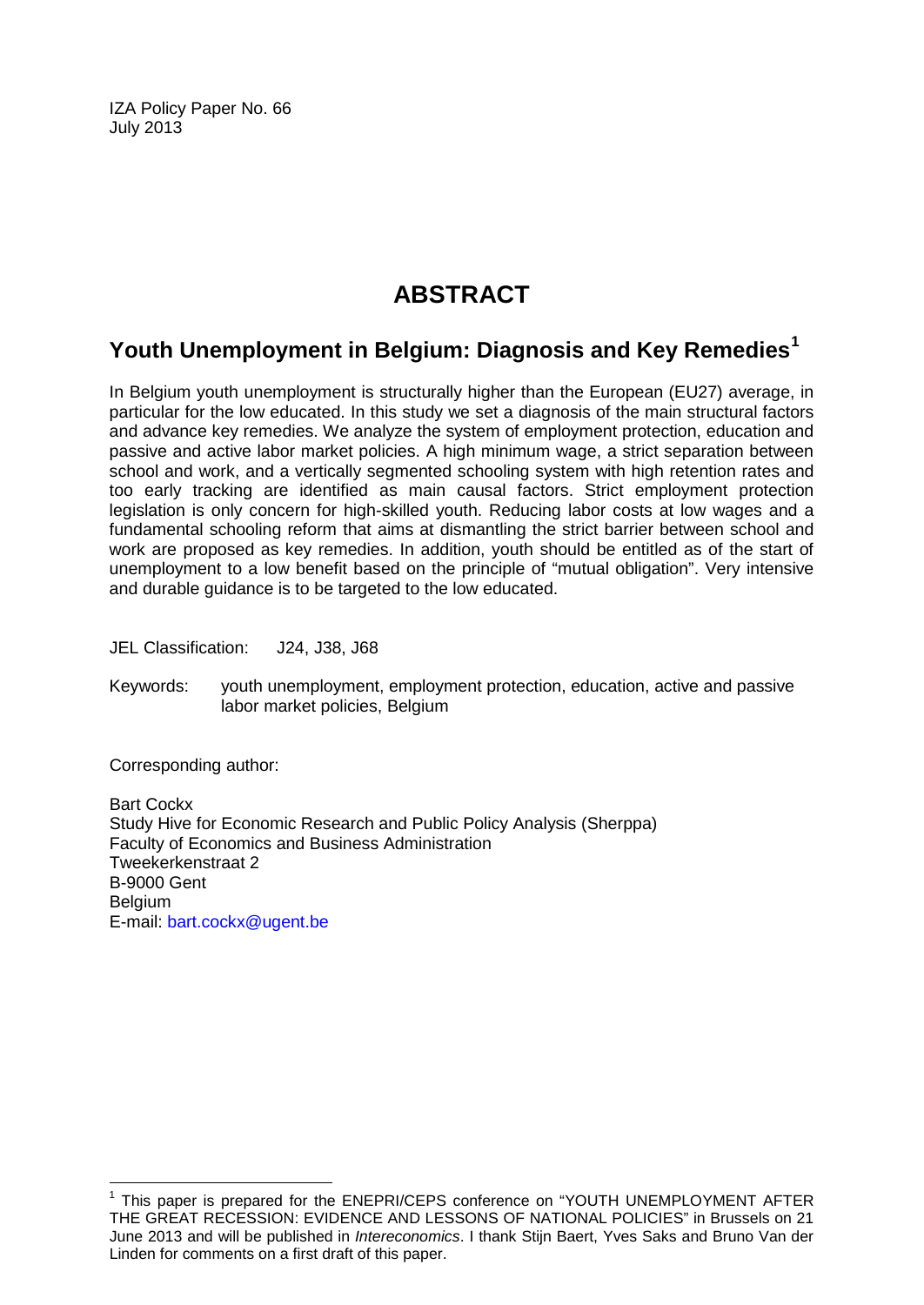### **1. Introduction**

At the end of 2012 the European Commission (EC) rang the alarm bell regarding the evolution of the youth (under 25 years old) unemployment rate since the start of the Great Depression in 2008. The youth unemployment rate in the European Union (EU27) attained a never seen height of 22.8 percent, which is as much as 7.2 percentage points higher than four years earlier and more than twice as high as the prime aged adult (aged between 25 and 54 years) rate. $^2$  The EC therefore launched in February of this year the Youth Guarantee, a for the period 2014-2020 €6 million worth action to help EU countries get young people into employment, further education or (re)training within four months of leaving school. Is the call for urgency justified and is this action an adequate response?

That the youth unemployment rate is higher and fluctuates more with the business cycle than the adult unemployment rate should be no surprise. First, it is higher because youths are at the start of their career, a period in which they are typically searching for an adequate job match. This search process induces high job turnover, possibly with intervening spells of unemployment. Second, in a downturn employers will be reluctant to lose more experienced workers, since these have more firmspecific skills and greater redundancy costs. So, the burden of adjustment typically falls on low-wage workers, such as the young.

The dramatic rise of the youth unemployment rate since 2008 is therefore in the first place a consequence of the profound economic crisis in the EU. If the EC aims at bringing the youth unemployment rate back down to the 2008 level, it should therefore rather have to follow a less restrictive fiscal policy than investing in a Youth Guarantee. However, in view of the high public debts of many EU member states, a looser fiscal policy may be counterproductive, because it may result in lower private sector growth through the mechanism of expectations regarding the reimbursement of this debt and higher interest rates. Finding a way to counter the current crisis is therefore difficult.

Nevertheless, the fact that youth unemployment is currently high on the political agenda generates a window of opportunity for addressing *structural* problems in a number of countries. Table 1 reports the average youth and prime aged adult unemployment rate over the last ten years (2003-2012) in the EU27 and some selected member states. The average youth unemployment rate varies dramatically between member states: between 7.3% in the Netherlands and 30.7% in Greece. However, this variation may partly reflect different general economic conditions between member states. We have therefore also reported the youth unemployment rate relative to the prime aged adult rate, both in proportional terms and in absolute percentage differences (see column 3 and 4). This, however, does not change the global picture. Some countries (Belgium, France, Greece and Spain) always display *structurally* higher youth unemployment than other.

Some features characterizing the countries reported in Table 1 suggest possible mechanisms explaining this divide. France, Greece and Spain are countries where employment protection is very high, while Denmark, the Netherlands and Austria are countries in which Active Labor Market Policies (ALMP) are known to be very effective. Furthermore, Germany, Denmark and Austria have a welldeveloped dual apprenticeship system. In this paper we will explore to what extent these elements play a role in explaining the structurally high youth unemployment in Belgium.

In Belgium it is commonly believed that youth unemployment is essentially a problem in Wallonia and Brussels, but not so much in Flanders, the third Belgian region. We do not agree with this view.<sup>3</sup> The youth unemployment rate in Brussels and Wallonia is indeed extremely high reaching a level of

<sup>&</sup>lt;sup>2</sup> Source: http://epp.eurostat.ec.europa.eu/portal/page/portal/employment\_unemployment\_lfs/introduction.

<sup>3</sup> See also Van der Linden (2007).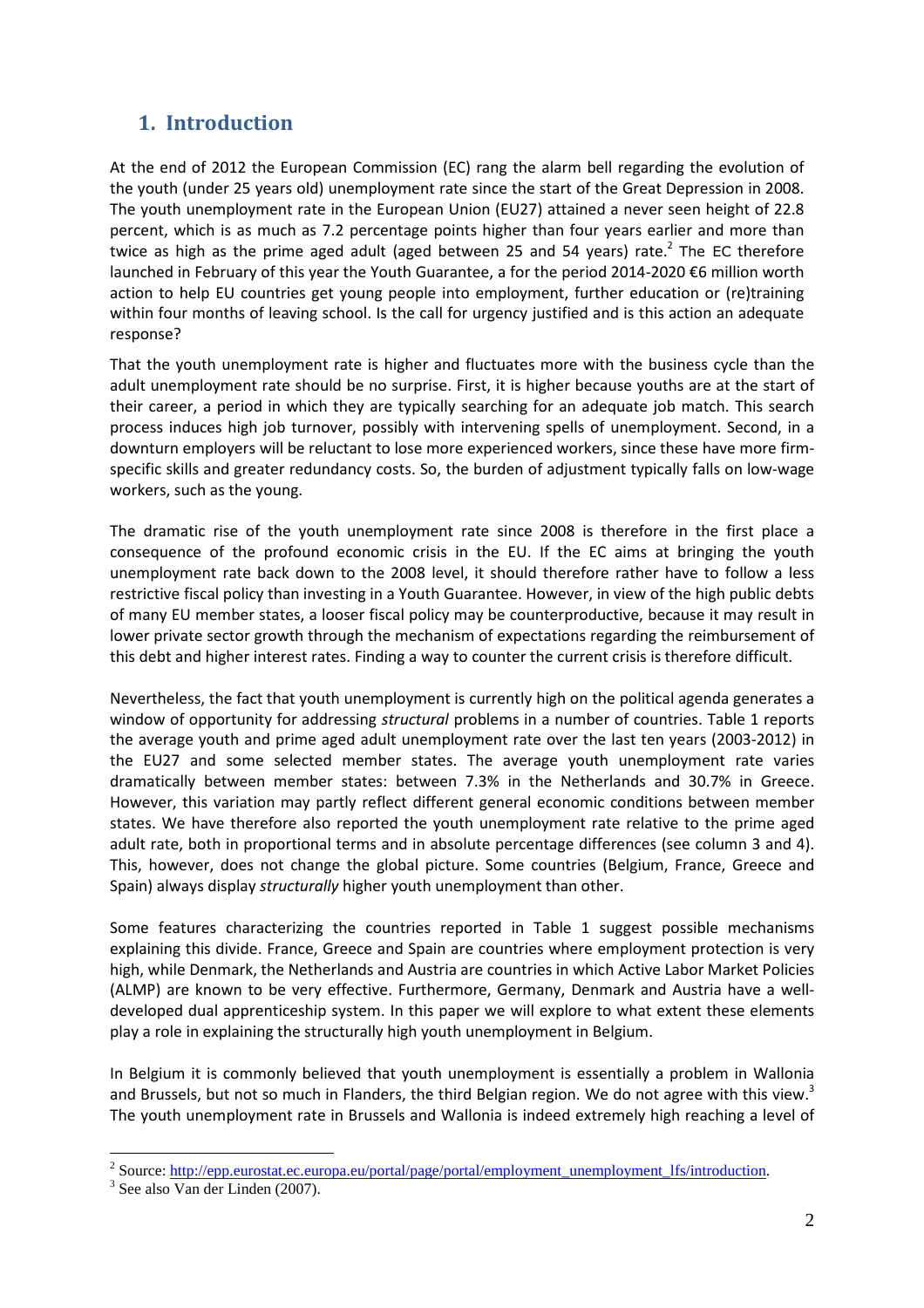respectively 35% and 30%, against only 13% in Flanders. However, no country/region reported in Table 1 displays a higher proportional rate than the one in Flanders. In terms of absolute differences Flanders performs better, but still considerably worse than the aforementioned high performing countries.

| Country         | Youth<br>$(25 years)$<br><b>Unemployment</b><br>Rate<br>(1) | <b>Prime Aged</b><br><b>Adult</b><br>(25-54 years)<br><b>Unemployment</b><br>Rate | Ratio:<br>(1)/(2) | <b>Absolute</b><br>Difference:<br>$(1)-(2)$ |
|-----------------|-------------------------------------------------------------|-----------------------------------------------------------------------------------|-------------------|---------------------------------------------|
|                 |                                                             | (2)                                                                               |                   |                                             |
| Greece          | 30.7%                                                       | 11.1%                                                                             | 2.8               | 19.6%                                       |
| Spain           | 30.4%                                                       | 13.2%                                                                             | 2.3               | 17.2%                                       |
| France          | 20.9%                                                       | 7.7%                                                                              | 2.7               | 13.2%                                       |
| <b>Belgium</b>  | 19.8%                                                       | 6.8%                                                                              | 2.9               | 13.0%                                       |
| <b>Brussels</b> | 35.0%                                                       | 15.8%                                                                             | 2.2               | 19.1%                                       |
| Wallonia        | 29.6%                                                       | 9.6%                                                                              | 3.1               | 20.1%                                       |
| <b>Flanders</b> | 13.5%                                                       | 4.0%                                                                              | 3.3               | 9.4%                                        |
| <b>EU27</b>     | 18.9%                                                       | 7.9%                                                                              | 2.4               | 11.0%                                       |
| Germany         | 11.4%                                                       | 7.9%                                                                              | 1.4               | 6.5%                                        |
| Denmark         | 10.4%                                                       | 4.8%                                                                              | 2.2               | 5.6%                                        |
| Austria         | 9.0%                                                        | 4.0%                                                                              | 2.2               | 5.0%                                        |
| The Netherlands | 7.3%                                                        | 3.4%                                                                              | 2.1               | 3.9%                                        |

**Table 1:** Youth (under 25 years) and Prime Aged Adult (25-54 years) Unemployment Rate in Selected EU Member States: 10 Years Average (2003-2012)

**Source:** Eurostat.

The high relative youth unemployment rate in Belgium reflects predominantly a problem of the lowskilled (youth). Below 25 the low educated are over represented in the active population, since the high educated are still studying at young ages while the low educated already entered the labor market. Between 2003 and 2012, In Belgium the average unemployment rate of high educated youth (ISCED97 5-6) was 12.7%, lower than the EU27 average of 14.2%. By contrast, the corresponding average of youth without a secondary school diploma (ISCED97 0-2) was 30.4% in Belgium against 23.8% in the EU27.

Figure 1 provides further evidence that in Belgium the school-to-work transition is especially problematic for the low educated. In a five year period after graduating Belgian youth is on average only three years employed. This is well below the OECD average of about 3.5 years. However, the low educated are only slightly more than one out of these five years employed. No other country displayed in Figure 1 performs worse.

In Belgium migrant youth is also much more affected than in other European countries. Baert and Cockx (2013) and Baert *et al.* (2013) analyze this problem in detail and show that discrimination is an important explanatory factor. However, for lack of space, we leave do not discuss the specific problems of migrant youth in this contribution.

In this contribution we aim at getting a better understanding of the drivers of structural youth unemployment in Belgium and propose key remedies based on recent academic research. We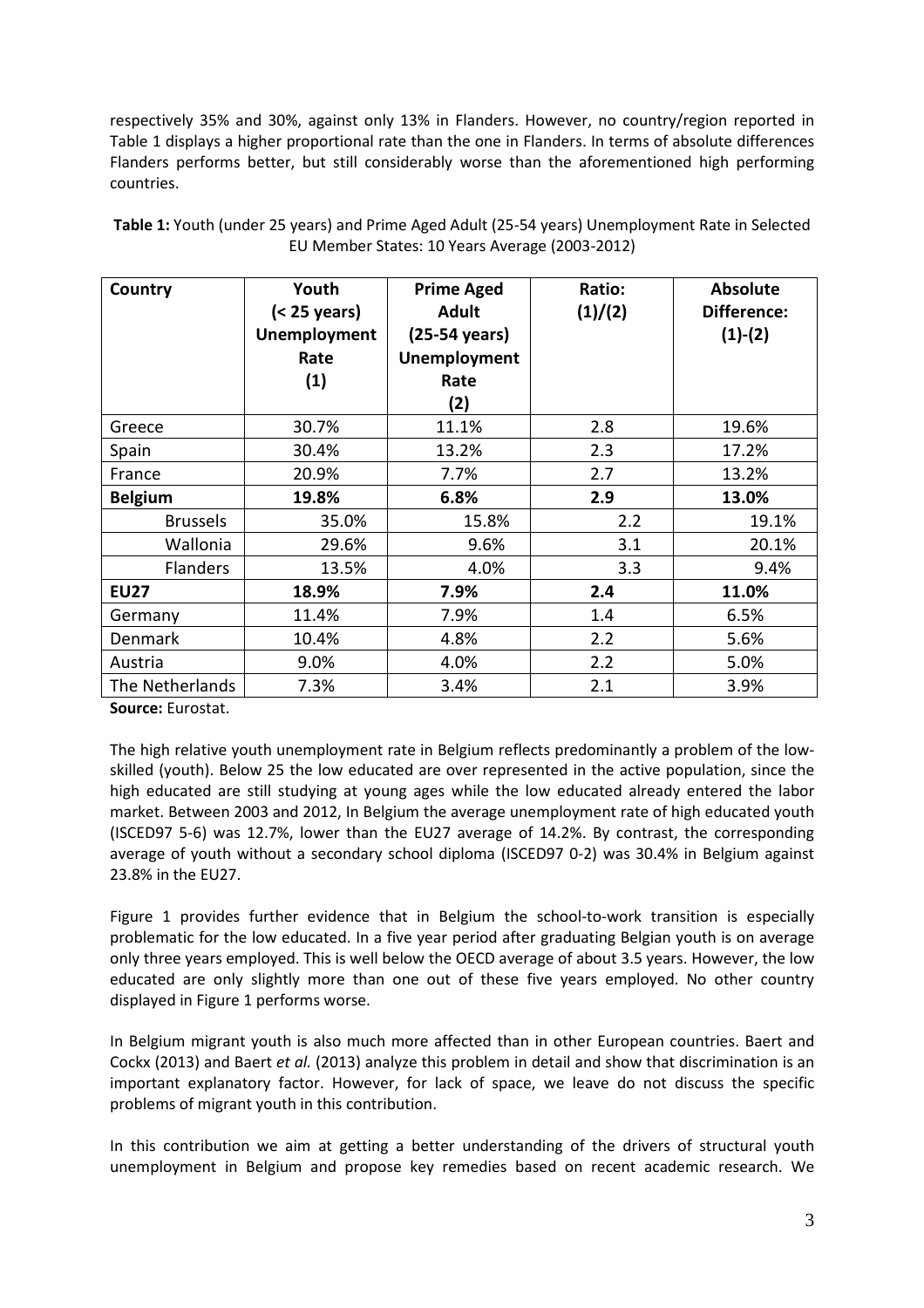discuss in turn the importance of the three aforementioned factors: employment protection, education, and the design of passive and ALMP. A final section concludes.





### **2. Employment Protection**

In Belgium employees are protected by a minimum wage and by extensive employment protection legislation (EPL). We argue that strict EPL decreases the speed of the school-to-work transition for the high-skilled, but not so much that of the low-skilled. The employment of latter group is more affected by the very high minimum wage level in Belgium.

#### *Employment Protection Legislation (EPL) for regular employment*

Scientific studies consistently conclude that overall the impact of EPL on aggregate unemployment rates is weak with an ambiguous sign and that the effect on employment is negative, but modest.<sup>4</sup> The main explanation of this result is that strict EPL has two opposite effects. On the one hand it tends to reduce the separation rate from employment into unemployment and, on the other, it decreases the exit rate from unemployment into work, since firms, anticipating future costs on labor force adjustment, become more cautious about hiring. These effects may, in principle, offset each other. On the other hand, there is ample evidence that stringent EPL tends to worsen the employment prospects of those groups that are most subject to problems of (re-)entry in the labor market, such as young people, women and the long-term unemployed. How strict is EPL in Belgium? Can it partly explain the relatively high youth unemployment rates?

EPL for regular employment contracts is less strict in Belgium than on average in the OECD, and only slightly stricter than in Denmark, known for its relatively flexible system.<sup>5</sup> However, this index conceals considerable heterogeneity in strictness in Belgium, especially according to the type of labor contract. Different from other countries, in Belgium EPL for open-ended contracts differs between blue and white collar workers, and for the latter between those earning more and less than €32,254/year. The notice period for a blue collar worker is for each five years of seniority generally less than one month,<sup>6</sup> while for low(high)-wage white collar workers it is three (five) months. This

<sup>&</sup>lt;sup>4</sup> For a review see e.g. European Commission (2006).

<sup>&</sup>lt;sup>5</sup> Measured in 2008. Source: http://stats.oecd.org/Index.aspx?QueryId=10179.

<sup>&</sup>lt;sup>6</sup> This is a proxy.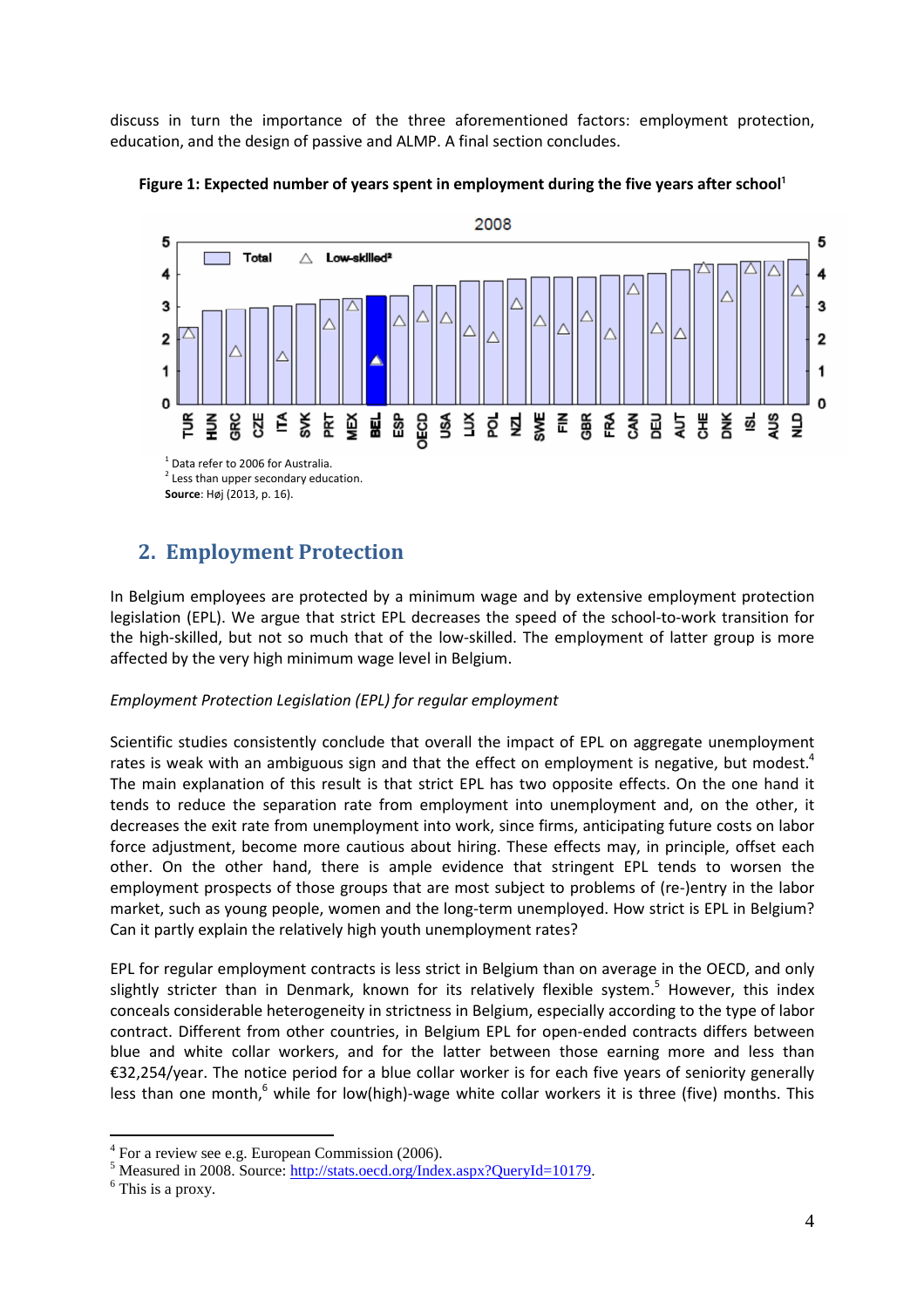means that in Belgium EPL for high-wage white collar workers is probably among the strictest in OECD, while the reverse holds for blue collar workers.

To the extent that white collar workers are more educated than blue collar workers, we conclude that in Belgium the strictness of EPL in regular open-ended contracts is especially a barrier for the insertion of high educated youth. For low educated youth, EPL strictness is less an issue and other factors (discussed below) are more important.

### *EPL and the relationship to temporary employment*

The stricter is EPL for open-ended contracts, the more employers tend to use temporary contacts as a selection device for the recruitment in open-ended contracts and as to manage fluctuations in product demand. This risks segmenting the labor market in a primary segment of long-term employment and a secondary segment in which workers transit from one short-term dead-end job to another, possibly with some intervening spells of unemployment.

In Belgium temporary contracts seem to be, however, used relatively less than in other European countries (see Figure 2). Only about 30% of the employed youth are employed in temporary contracts. This is considerably lower than the 40% European average. Moreover, this share is in Belgium nearly five times (among the highest in OECD) that of prime aged workers, meaning that in Belgium temporary employment is even less widespread among prime aged workers than among youth.

### **Figure 2:** Incidence in 2011 of Temporary Employment (Fixed Term Contract, Temporary Help) in Youth Employment



**Source:** Cahuc *et al.* (2013, p. 10).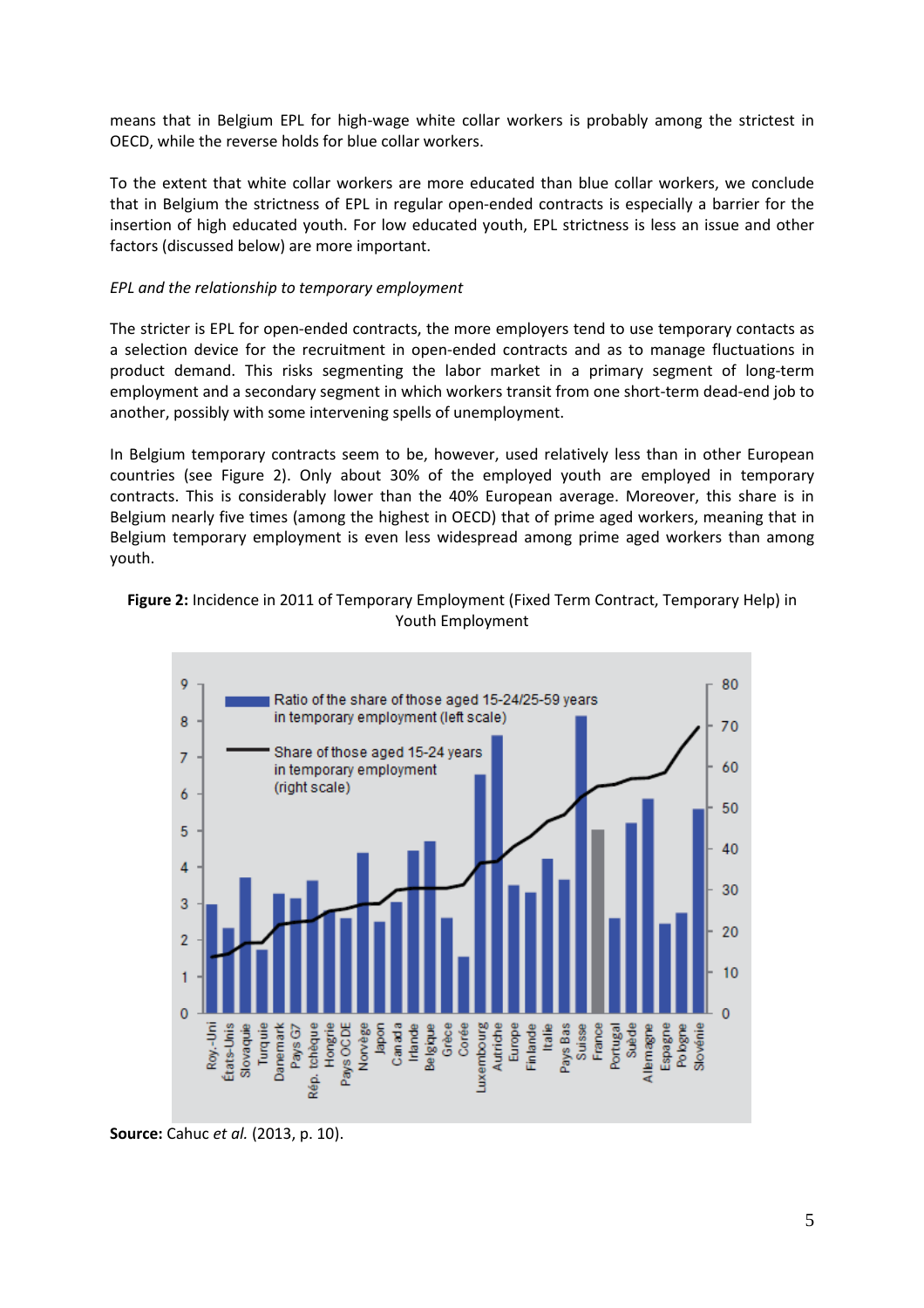The mentioned relatively weak EPL protection in open-ended contracts for blue collar workers together with the very strict EPL in fixed term contracts for all types of workers, explain the relatively limited use of temporary contracts in Belgium. In addition, employers of blue collar workers can make use of the very flexible system of temporary unemployment to manage fluctuations in product demand (Høj, 2013).<sup>7</sup> Nevertheless, these arguments apply less to high-skilled, white collar workers. The risk of getting trapped in temporary jobs is therefore still present for this group.

The findings of Cockx and Picchio (2012) further reinforce this view. Based on a sample of more than 15,000 long-term unemployed school-leavers in Belgium, these researchers find that the majority of short-lived jobs are not dead ends, but stepping stones to long-lasting jobs. By accepting a job that lasts at most one quarter instead of continuing job search for a longer lasting job, the probability of entering a long-lasting job increases within two years by 13.4 percentage points for men and by 9.5 percentage points for women. Nevertheless, this conclusion should be nuanced, since this effect displays substantial heterogeneity. Among those entering short-lived jobs, 40% has actually less chances of entering a long-lasting job. Moreover, in line with expectations, the stepping-stone effect is found to be weaker among the high educated.





#### **Source:** Cahuc *et al.* (2013, p. 9).

#### *Minimum Wage and Wage Cost*

 $\overline{a}$ 

In Figure 1 we illustrated that in Belgium the transition from school-to-work for low-educated youth is extremely troublesome. As just mentioned, strict EPL is not the main driver of this difficult

 $7$  Between 2009 and 2011 a comparable system for white collar workers was temporarily introduced.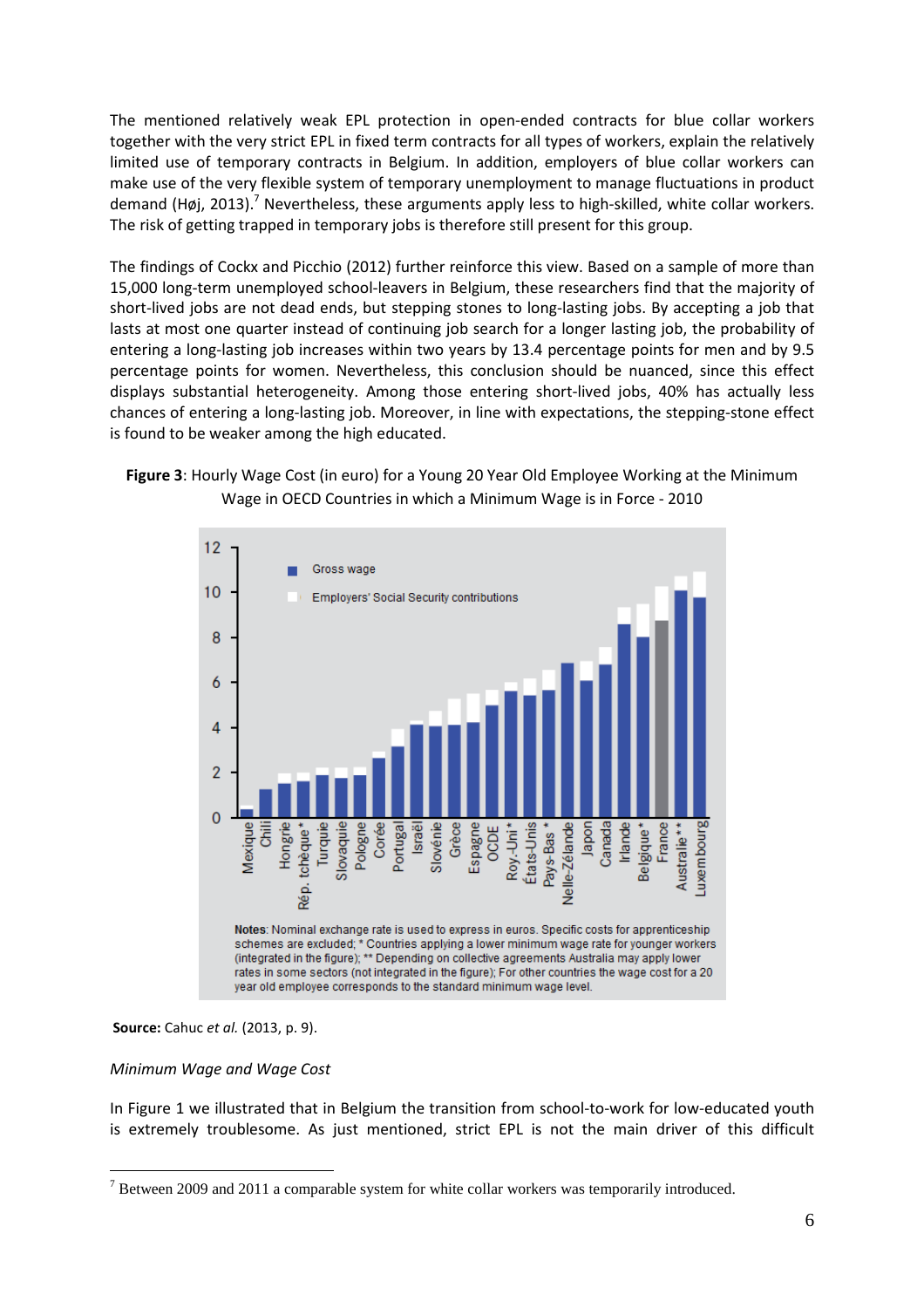transition. High minimum wages are more to blame. There is increasing agreement among researchers that minimum wages have a very harmful impact on the employment of low-skilled youth (Kramarz and Philippon, 2001; Neumark and Wascher, 2008).

Figure 3 shows that among countries in which a minimum wage is in force, the cost of employing a twenty year old is in Belgium among the highest in the OECD. Moreover, this figure underestimates the genuine level of wage costs, since it is based on the legal minimum wage. In Belgium in most sectors a higher minimum wage is negotiated. Kampelmann and Rycx (2013, Table 3) report that in 2007 the employment weighted average of the minimum wages is 17% higher than the legal minimum wage.

### *Policy Implications*

 $\overline{a}$ 

Since in Belgium EPL is only strict for white collar workers, it may mainly hamper the school-to-work transition of the high educated youth, and not so much of the low educated blue collar workers. This discrimination in EPL against blue collar workers is currently subject of much of controversy and debate. The Constitutional Court has declared that it should disappear by July 8, 2013. Even if at the moment of writing, no agreement was yet concluded on this issue, it is clear that the discrimination must eventually disappear, and that the level of strictness will converge. This may facilitate the school-to-work transition of the high educated, but risks impeding that of the low educated. As to avoid this negative side effect, we argue that the harmonization of EPL should be paired with a more structural reform of EPL that uses available funds transferred in case of redundancy more efficiently, stimulating re-employment rather than inactivity. In a nutshell, we plead to pool the bulk of insurance payments in an insurance fund and to use it partially to finance the activation of redundant workers. We refer the reader to Cockx and Van der Linden (2010, 2013) for more details.

For the labor market integration of low-skilled youth the high minimum wage is a major problem in Belgium, since it raises the wage costs above the productivity, making it thereby unprofitable for employers to hire this group. Moreover, this problem has been exacerbated by the recent agreement of the social partners to abolish by January 1, 2015 the phasing in of the minimum wage by age. $8$  This means that the full minimum wage will apply to young employees under 21, dramatically increasing their wage costs. We strongly plead for reconsidering this measure. Moreover, in view of the internationally very high level of the minimum wage in Belgium, this will not be sufficient. Either the minimum wage should be further reduced, or, if this is not socially acceptable, wage costs should be structurally reduced at low wages. Numerous studies have shown that reducing labor costs creates more employment, the more the reduction is targeted on low wages, close to the minimum wage (Cockx *et al.,* 2005, Cahuc *et al.*, 2013). Following Dejemeppe and Van der Linden (2013), and in line with our proposals in Section 5, these targeted wage cost reductions can be financed by abolishing the majority of the targeted *recruitment* subsidies. In addition, rather than reinforcing the across the board reductions in labor costs, as currently commonly proposed in the public debate as remedy against the low employment rates in Belgium, these should be rather reduced and targeted to low wages. This is because it has been amply shown (Ibid) that across the board wage reductions are largely absorbed by higher (bargained) net wages, inducing therefore hardly any employment growth.

 $8$  Currently, the reduced rate is 70 percent for those aged less than 17, gradually increasing to 100% at age 21.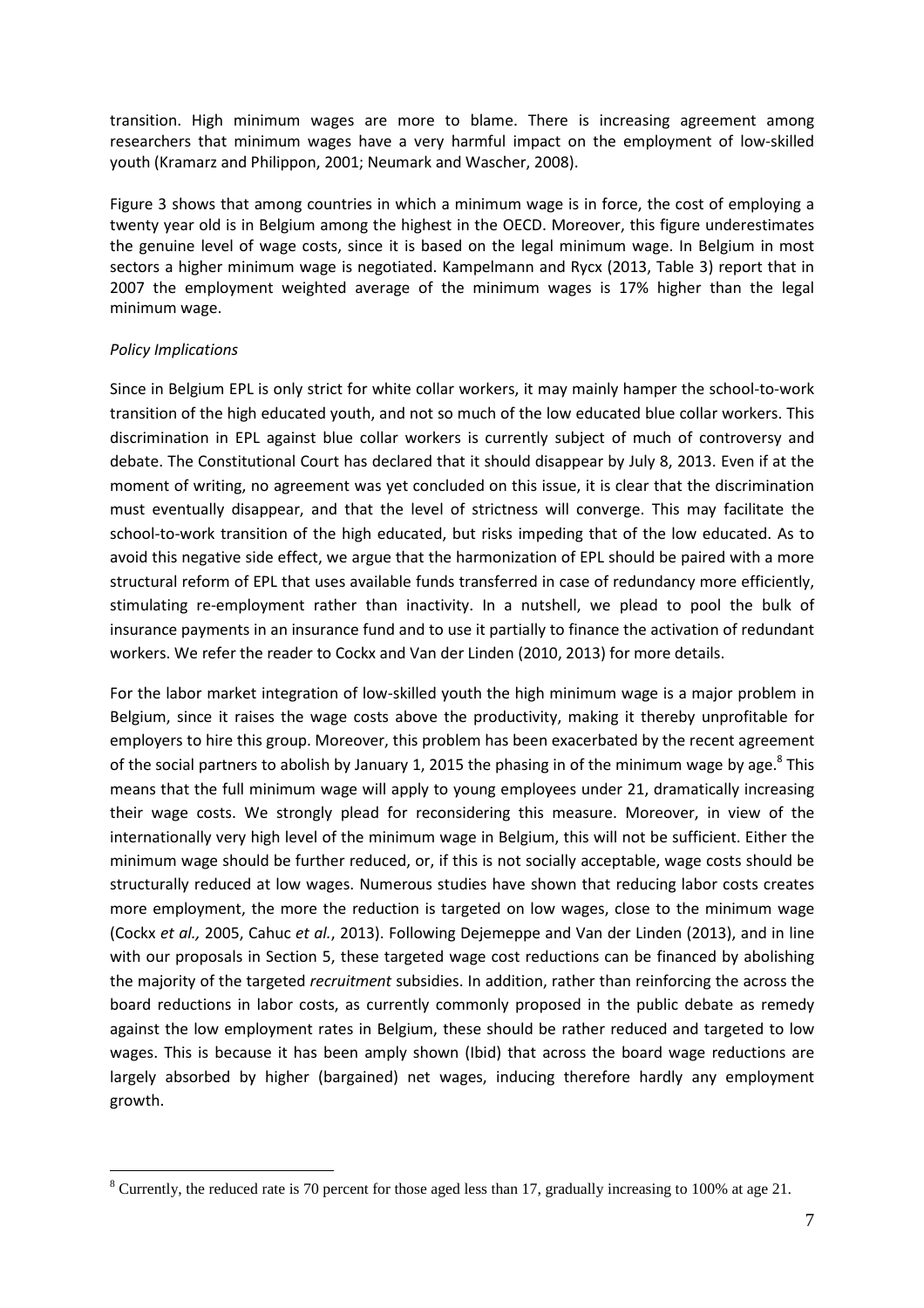### **3. The Educational System**

In Belgium the educational system is organized according to the different language Communities, i.e. the Flemish and the French.<sup>9</sup> Nevertheless, the educational systems in these Communities share a number of common features. Compulsory schooling starts at age six and ends at eighteen.<sup>10</sup> later than in most OECD countries.<sup>11</sup> Tracking occurs at the beginning of secondary school, in principle at the age of 12, if pupils did not accumulate any delay. This is relatively early from an international perspective. The median age at which pupils in OECD countries are tracked is 15 years (OECD, 2012, p.56).

Four major tracks can be distinguished: general, technical, vocational, and arts. The general track prepares explicitly for higher education. This can be entered after six years of successful secondary education. The vocational track prepares directly for a profession in the labor market, while the two other tracks have mixed objectives. The tracking system has a very (implicit) hierarchical ordering and contains a large number of sub-tracks. The hierarchical ordering has been labeled the "cascadesystem", since many pupils starting off in the "higher" tracks are gradually forced down the cascade by a system of reorientation at the end of each schooling year. A consequence is that pupils do not end up in technical and vocational tracks as a deliberate choice, but rather as an outcome of a forced reorientation after failure in a "higher" track. Technical and vocational tracks therefore attract more low-ability and discouraged pupils, which is detrimental to its image.

Another important common feature is the use of retention as a policy of remediation. This policy is used much more often than in other countries. In the OECD 13% of 15 year olds are reported to have repeated at least one year, while this figure was 30% for Belgium as a whole (OECD, 2012, p. 49).

Finally, in Belgium combining work with studies is very uncommon. Students in the vocational track can enter part-time education from 16 years onwards, but in 2008 only 3% of youth aged between 15 and 29 combines studies with working, while this share is 12% in the EU-15. In The Netherlands it is even as high as 35% (HRW, 2009, p. 14). Moreover, part-time students have many difficulties in finding employment during this period, since, due to the aforementioned negative image, firms are reluctant in offering employment opportunities to these students.

Both the hierarchical ordering of the tracks and the use of retention is more pronounced in the French than in the Flemish Community (HRW, 2009, p. 80). In 2008, in the fifth year of secondary school as much as 58% of French speaking pupils had accumulated at least one year of schooling delay, compared to 35% for the Flemish. These differences between the Communities and the fact that the French Community comprises a higher fraction of pupils with a migrant background may to some extent explain the different regional average and spread in the PISA tests of educational achievement.<sup>12</sup>

According to the most recent PISA study in 2009 Flanders is a top performer in all three skills that are assessed: reading, mathematics and science. Nevertheless, there is matter for some concern, since the scores are declining and the spread in the scores is higher than the OECD average. Moreover, the educational performance is highly segmented according to social background. Finally, in 2011 still

<sup>&</sup>lt;sup>9</sup> We ignore the German Community.

 $10$  From 15 years onwards only part-time education (alternating with work) is compulsory, but this concerns very few pupils (see below).

 $11$  In most OECD countries the age of compulsory education is 16 (OECD, 2012, p. 83).

<sup>&</sup>lt;sup>12</sup> PISA is a study on educational achievement of 15 years olds conducted by OECD: http://www.oecd.org/pisa/ and De Meyer and Warlop (2010).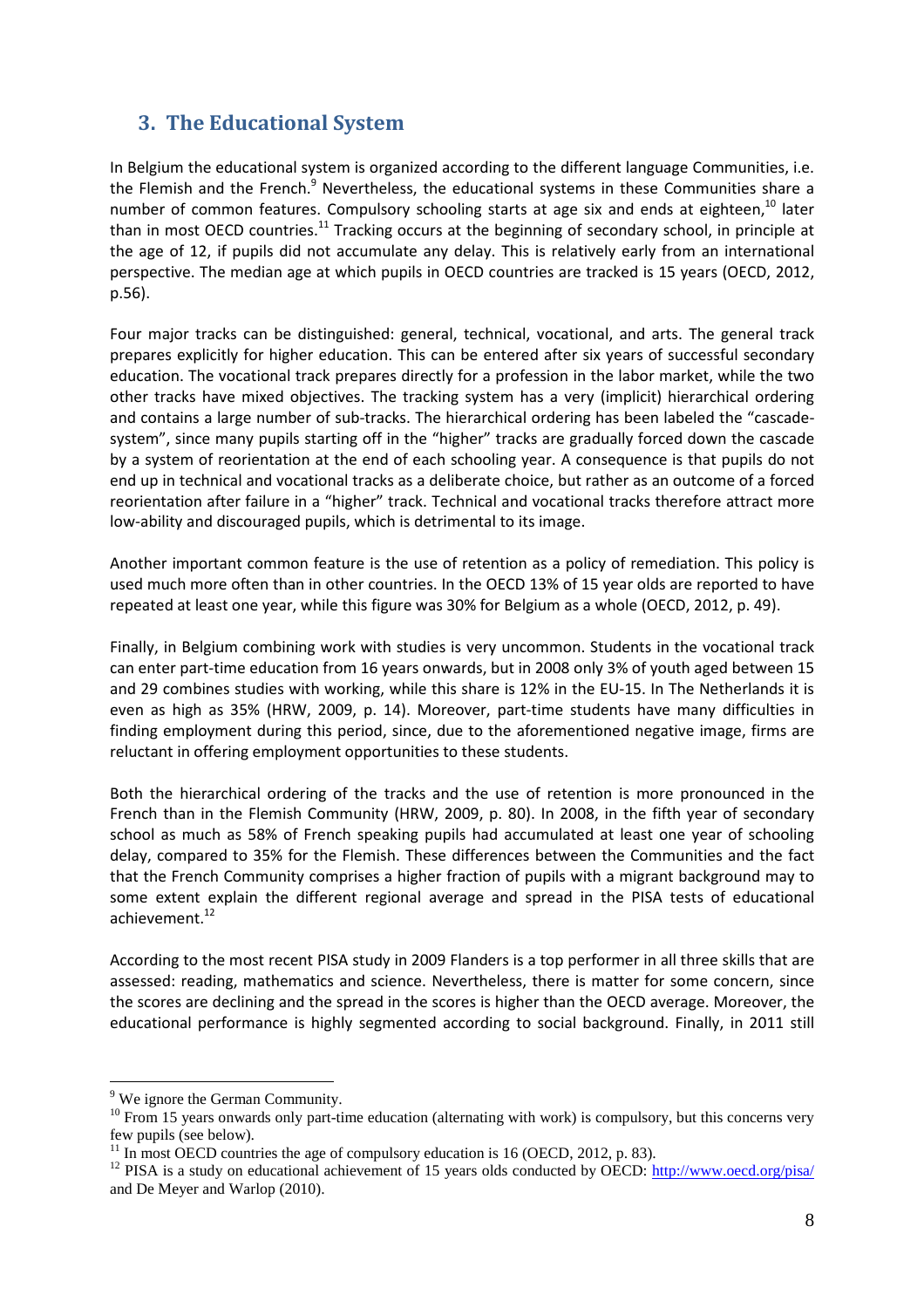one out of ten pupils drops out of secondary education without completing it (National Reform Program Belgium 2013).

The French Community in Belgium performs well below the Flemish, both in terms of level as of spread. In all three fields of assessment the average PISA score is below the OECD average, while in terms of spread and segmentation it is leading OECD countries. Moreover, in 2008 as many as 15% (20%) of the pupils did not complete secondary education in Wallonia (Brussels) (HRW, 2009).

### *Policy Recommendations*

Most scientific evidence indicates that grade repetition significantly worsens performance on various measures of academic achievement compared to similar students who are not retained (Schwerdt and West, 2013). Similarly, even if scientific research is not conclusive regarding the *average* level of achievement, there is firm evidence that early tracking has negative effects on the performance of pupils with disadvantaged family backgrounds (Piopiunik, 2013). Numerous studies have shown that the transition from school-to-work is greatly facilitated by an apprenticeship system that guarantees high quality of work-based learning (Biavaschi *et al.,* 2012). However, international experiences show that schemes can only be implemented successfully if there is significant institutional support and acceptance by major actors. Employers should be fully integrated in the design and actual implementation of such schemes as to guarantee that training curricula are up to date and in phase with future needs. Moreover, a system of certification of competences has to be elaborated, as to ensure that young workers can also value their acquired competence in other firms than the ones in which these competences were acquired.

Since grade repetition, early tracking, and deficiencies in work-based learning are characteristic features of the educational system in both the Flemish and French community, an educational reform should have similar characteristics in both language Communities. We summarize the main ingredients of such schooling reform succinctly.

### **Key Remedies**

- 1. Address grade repetition by continuous remediation during the school year and by supporting teachers to teach classes with more diverse attainment levels.
- 2. Track choices in secondary school should be postponed.
- 3. Stimulate work-based learning by explicitly integrating the social partners as actors in the labor market in the design of the schooling reform. Elaborate a system of certification of work-placed learning so that skills learnt in one firm can be valued in another.

This list of key remedies is in line with the recent policy advice of OECD (2012, 2013). In Flanders the aforementioned policy recommendations were the basis of school reform prepared in the course of many years. Even if recently (on June 4, 2013) the Flemish government has endorsed this plan, with an official implementation planned for 2016, the persistent opposition by Flanders' major political party has made it uncertain whether and in which form this plan will be eventually enacted. Moreover, in the current version of the plan schools will be allowed to opt out. On the other hand, major actors in the field favor the reform. In addition, schools will be financially rewarded if they follow the guidelines of the reform. Proponents therefore claim that it will be difficult to block this reform. Despite the less favorable performance of the educational system, undertaken reforms in the French Community are more piecemeal than in Flanders. The most notable is the system of certification and employer integration in the design of vocational education.<sup>13</sup> It is urgent to undertake a more global structural reform.

<sup>13</sup> http://www.cpu.cfwb.be/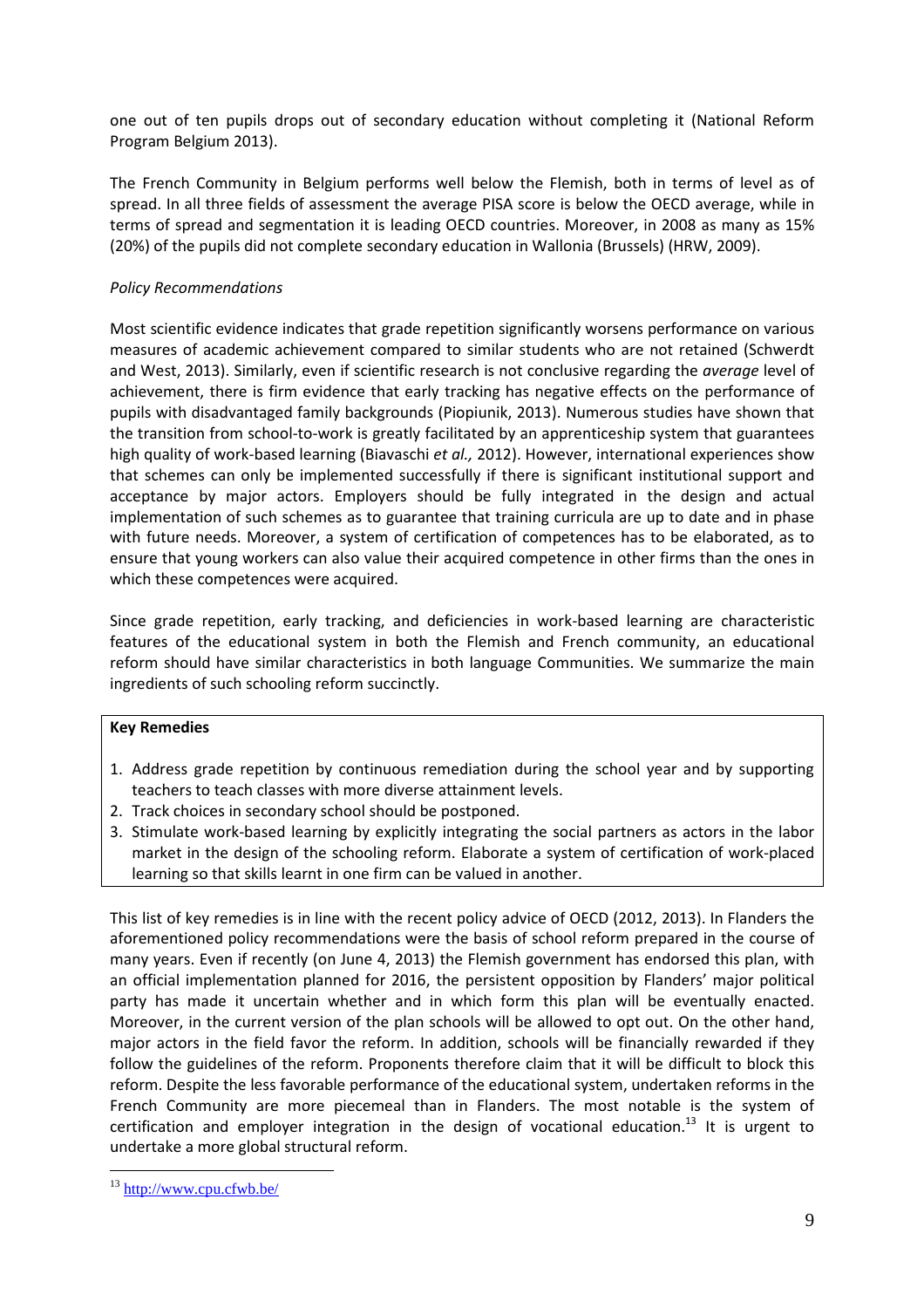### **4. Unemployment Benefits and Active Labor Market Policy**

### *Unemployment Benefits (UB) and Job Search Requirements*

In contrast to many other countries, in Belgium a school-leaver is entitled to UB even if she has no work experience. However, the entitlement starts only after an "integration period" of one year (since 2012; previously nine months). During this period needy youth is entitled to a means-tested welfare allowance, paid out at the municipal level conditional on signing an "integration contract". The UB level depends on the age and the household situation. For youth older than 18 the UB monthly level varies currently between €417 and €1,084 for, respectively, cohabitants without and with dependents. Since the most youth still lives at their parents', the lower level applies in most cases. Before 2012 individuals were entitled to these UB for an indefinite period. Since January 2012, cohabitants are only entitled for a maximum period of three years. For other school-leavers, this time limit of three years starts only to count from the age of 30.

Since 2004 job search of UB recipients is monitored and sanctions apply in case of non-compliance. Benefit sanctions are much harsher than elsewhere, but the frequency of the monitoring is very low according to international standards. For those under (over) 25 job search effort is not evaluated before 15 (21) months of unemployment and if the requirements are satisfied, the next evaluation takes place only 12 or 14 months later. This contrasts starkly with the median monitoring frequency of one month in OECD countries (OECD, 2007). The Belgian program has been rigorously evaluated, and shown to significantly stimulate the transition to work and to be cost effective (Cockx *et al.,*  2011; Cockx and Dejemeppe, 2012).

Since August 2012 the government has intensified the monitoring of job search for school-leavers. As from the start of the entitlement, job search effort is, in principle, monitored every six months. In April 2013, the minister of employment also announced that job search effort of school-leavers starting unemployment in the academic year 2012-2013 will be monitored already in the  $7<sup>th</sup>$  and 11<sup>th</sup> month of the integration period. In case of a negative evaluation, school-leavers will be entitled to UB only six month later if at that moment they satisfy the job search requirements.

#### *Active Labor Market Policies (ALMP)*

In Belgium the UB and associated job search monitoring scheme is organized at the National level, while ALMP are competence of the Regional authorities. Part of the ALMP (e.g. the recruitment subsidies) is, however, still in the process of being transferred from the National level.

Following up the recommendations of the EU, in all three Regions (Brussels, Flanders and Wallonia the Regional Public Employment Service (PES) currently contacts the young unemployed very early in the unemployment spell: youth aged below 25 is contacted as from one month after registration and by the 4<sup>th</sup> month *all* unemployed youth should have been invited to a meeting with a counselor. If the youngster lacks the empowerment to find a job by herself, an action plan is drawn up and training, counseling or job search assistance is tailored to needs.

Since January 2013, a nationally coordinated action plan reinforced at the regional level was launched. This plan targets school drop-outs and graduates with at most a diploma of secondary education, group facing acute difficulties in the school-to-work transition (see Figure 1). It aims at offering more work-place based learning opportunities. Concretely, school-leavers in the aforementioned target group are offered, as from the sixth month of unemployment, full-time apprenticeships of three to six months. Participants are entitled to a daily allowance (€27) paid out by the federal Unemployment Agency (UA). The employer pays a monthly compensation of €200.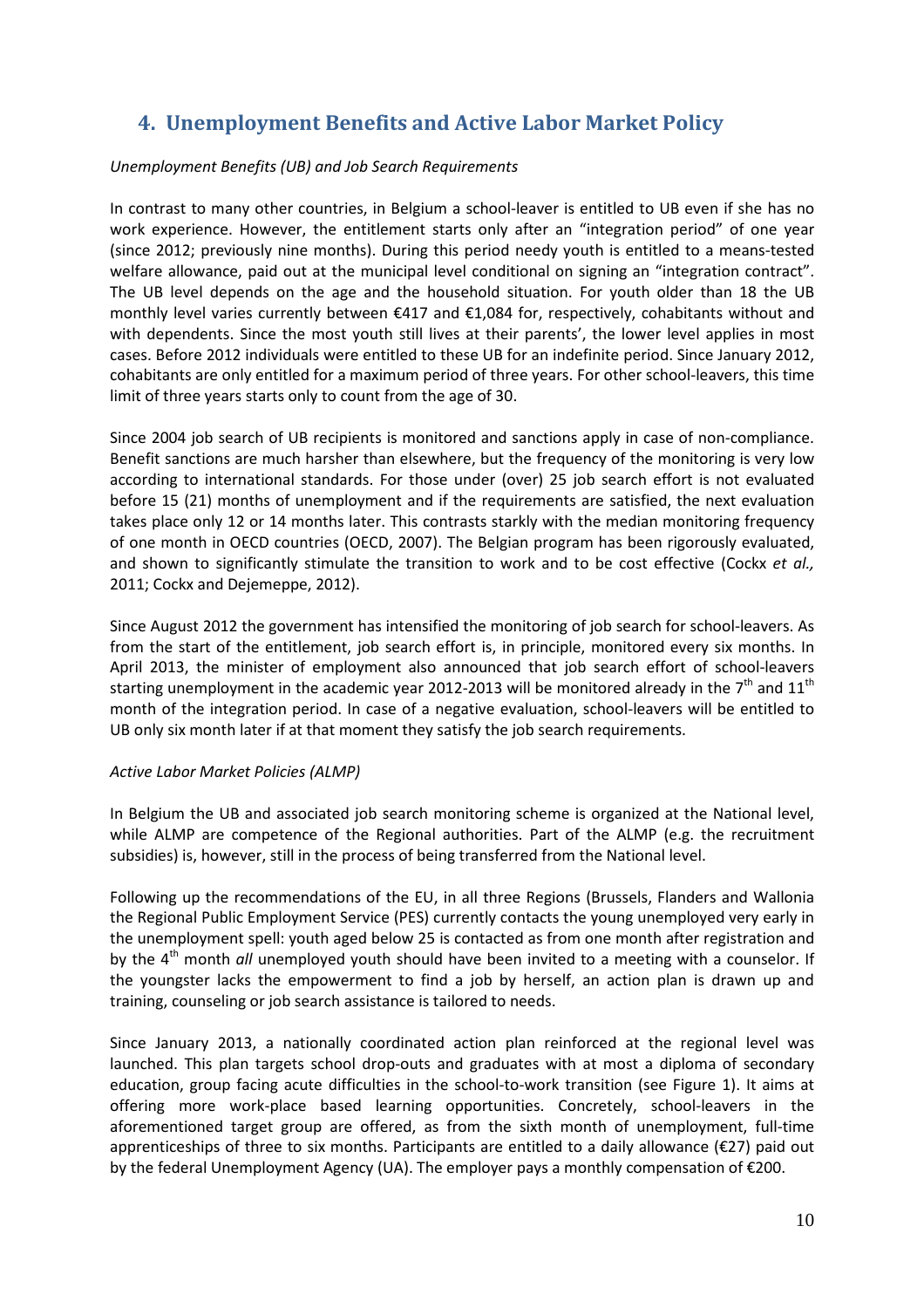Finally, currently the federal government activates the unemployed in the form of targeted recruitment subsidies to employers<sup>14</sup> and of a wage bonus<sup>15</sup> to low wage workers. In the current agreement of the federal government it is stipulated that the budget of these targeted recruitment subsidies is transferred to the regions. This is a window of opportunity for reform.

Part of these recruitment subsidies are currently targeted to youth. The duration of entitlement to and the amount of these subsidies decrease with the level of education (three levels) and increase with the elapsed unemployment duration (thresholds at one year). Firms hiring school drop-outs (and recently also medium educated youth) are entitled to a subsidy as from entry in unemployment. The subsidy level decreases with tenure and is time limited (maximum between 16 and 48 months). This risks stimulating turnover (Cockx *et al.,* 2005).

### *Policy Recommendations*

As mentioned in the introduction, in Belgium youth unemployment is essentially a problem of the labor market integration of low educated school-leavers. We therefore mainly propose reforms that target this group.

*1. More intensive guidance for school drop-outs* 

First, the recently launched action plan providing apprenticeships at low educated youth is a step in the right direction, but should be reinforced with more intensive guidance. Academic research has shown that only early, enduring and intensive remedial education and guided work experience helps for this target group (Schochet *et al.* 2008). In addition, the counseling by the Regional PES should be more targeted to this group, instead of aiming at attaining *all* youth early in the unemployment spell: Research has shown that specific programs for youth are less effective than those that are not targeted to youth (Card *et al.* 2010), presumably because a major share of youth could find a job without any assistance.

### *2. Early UB entitlement, more frequent monitoring, lower sanctions*

We propose to pay to school-leavers a relatively low (of the order of €400) flat rate UB *early after the start of their unemployment spell.* For those in need, this flat rate UB can be topped-up by the means-tested welfare allowance. Job search effort would be monitored on the basis of *written* reports to be handed in on a monthly basis. A random sample of these monthly reports is to be thoroughly checked. In case of non-compliance an invitation should follow as to draw up an action plan with clearly defined goals. This action plan should be tailored to the profile and needs of the job seeker. For high-skilled job ready job seekers it would typically consist in clearly defined job search requirements evaluated in an interview after one month. For other job seekers it would consist of participation in some action such as training, counseling and job-search assistance. Compliance to this action plan should be closely followed-up. In case of non-compliance, sanctions should be more moderate than currently, but progressive in case of recidivism. To the extent that job search effort and active participation in actions are closely followed up, benefits need not exhaust. However, entitlement to a higher level of UB requires a minimal employment record.

Entitling UB close to the start of the unemployment spell goes against current policy of lengthening the "integration period". We justify this as follows. First, paying a non-means tested allowance early

<sup>&</sup>lt;sup>14</sup> These subsidies are the sum of the 'targeted' reductions in the employer's SS contributions and a subsidy of the federal UA ("ACTIVA").

<sup>&</sup>lt;sup>15</sup> This takes the form of a reduction of employee's SS contributions.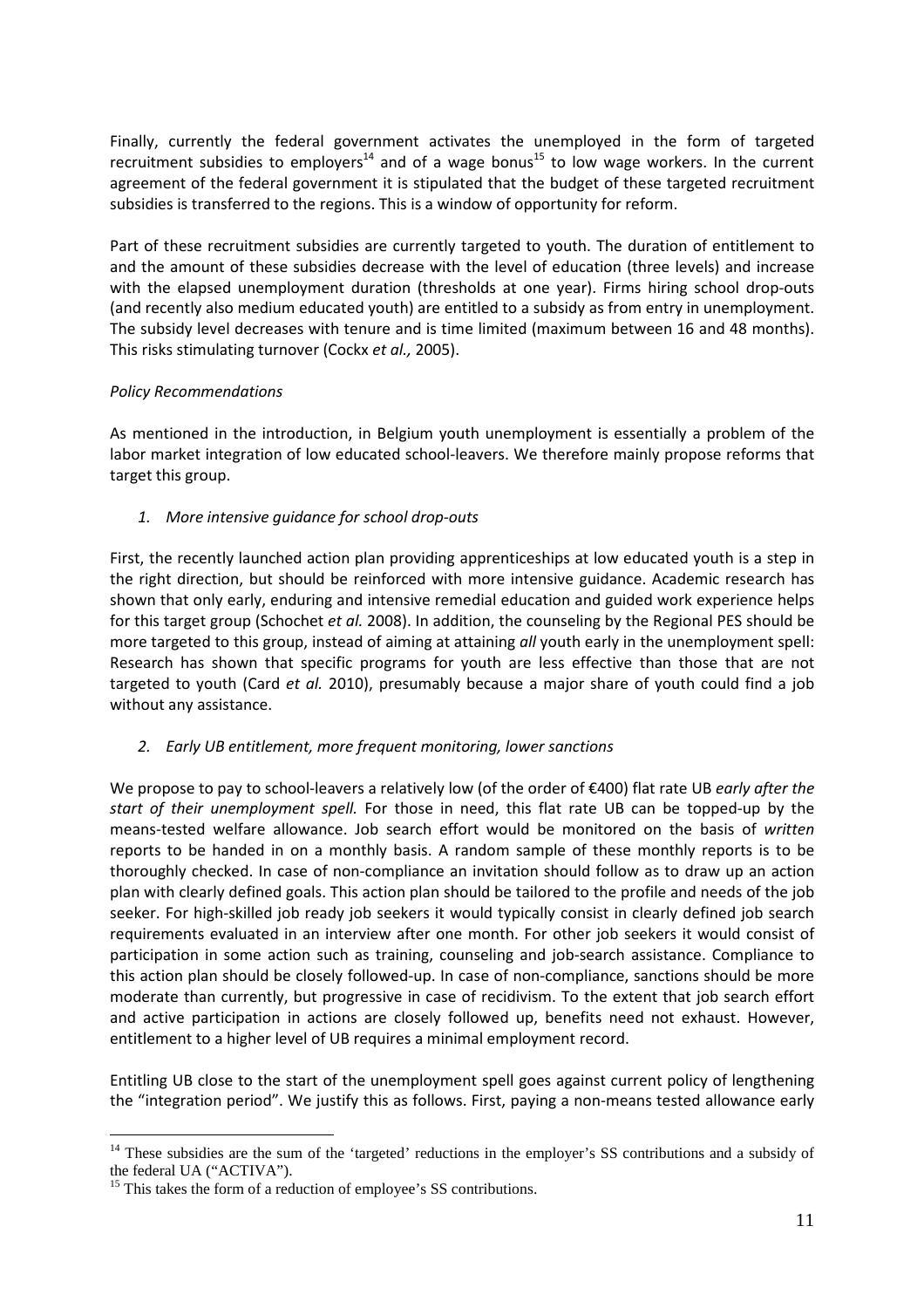in the unemployment spell provides incentives for disadvantaged hard to contact youth to register as job seeker. This makes early intervention possible, which is, as mentioned, a crucial condition for success.*<sup>16</sup>* Second, by upfronting the UB payment and imposing a time limit job search incentives increase with unemployment duration, countering the discouragement of long-term unemployment. By contrast, during the current "integration period", this discouragement is reinforced, since search incentives *decrease* as one approaches the moment at which UB entitlement starts.

Youngsters must be made aware that the payment of this non-means tested UB imposes costs on society and requires therefore in return effort aimed at minimizing these costs. We therefore propose to sharply intensify job search monitoring. This can be realized with relatively limited means if the first screening is based on written proofs. However, correctly measuring search intensity is difficult. As to compensate for measurement error, the sanction level should be modest and other more easily measurable actions should be involved in the evaluation of the exerted effort.

*3. Replacement of recruitment subsidies by a low wage subsidy, except for the long-term unemployed* 

Currently recruitment subsidies targeted to low-skilled and long-term unemployed youth are granted for a limited time period after recruitment. This time limit is justified by the gradual productivity growth with tenure. This productivity growth is, however, very heterogeneous and it may be very low among the low-skilled (Cockx *et al.,* 2004). It is therefore unlikely that it exactly matches the decreasing profile of the subsidy and risks to induce a waste of resources. The wage evolution should, however, more or less match that of productivity. In a subsidy scheme targeted to low wages, the subsidy tapers off with the wage. The decline will therefore be much closer in line with productivity growth than any recruitment subsidy scheme. We therefore propose to replace the recruitment subsidies targeted to low educated youth by a permanent low wage subsidy (cf. Section 2). Such a scheme also avoids the turnover induced by temporary subsidies, and the possible substitution with older workers, in case the recruitment subsidy is targeted to youth.

For the recruitment of long-term unemployed the temporary nature of the recruitment subsidy may have another justification (Cockx *et al.* 2004). Cockx and Picchio (2013) find evidence that the lower employability of the long-term unemployed is not so much a consequence of human capital depreciation, but more a consequence of the negative signal this duration conveys to recruiters. In this case the subsidy aims at compensating for the additional selection costs borne during the probation period when hiring long-term unemployed workers.

### **5. Conclusion**

 $\overline{a}$ 

In Belgium youth unemployment is structurally higher than in many other European countries. We have identified that the problem is particularly severe for low educated youth. A high minimum wage, a strict separation between school and work, and a vertically segmented schooling system with high retention rates and too early tracking have been identified as key causal factors. Strict employment protection legislation is only a concern for high-skilled youth. Reducing labor costs at low wages and a fundamental schooling reform that aims at dismantling the strict barrier between school and work are proposed as key remedies. In addition, rather than aiming at reaching *all* youth early in the unemployment spell, ALMP should assign much more resources on very intensive remedial education and guided work experience supporting the very low educated youth. Finally, entitling youth to a low UB based on the principle of "mutual obligation" coupled with very intensive

<sup>&</sup>lt;sup>16</sup> Recently Cahuc *et al.* (2013) and OECD (2013) plead for similar schemes.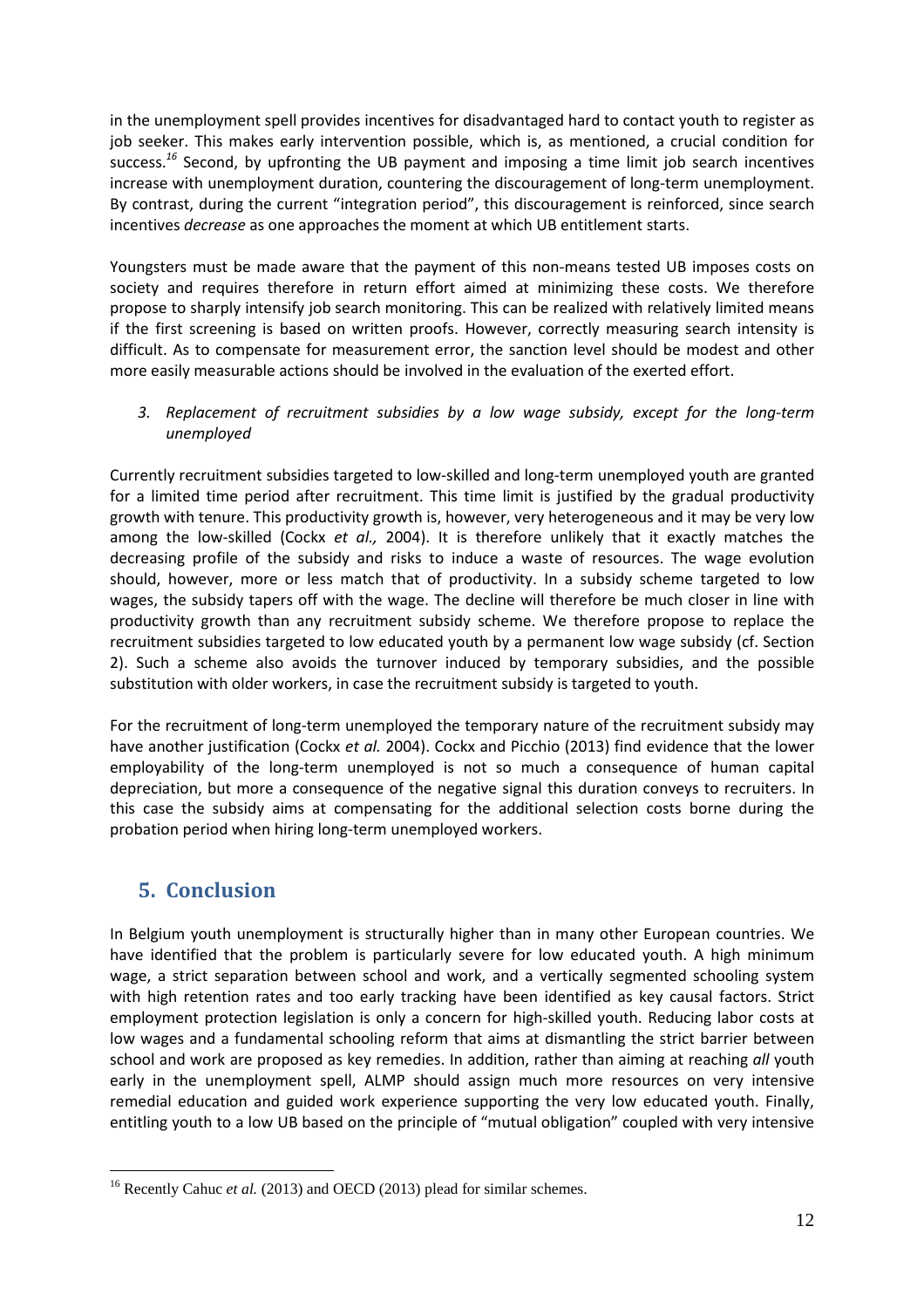and durable guidance targeted to disadvantaged youth is to be preferred to a strategy in which youth is not (or only late in the unemployment spell) entitled to UB.

### **References**

- Baert S. and B. Cockx (2013), "Pure Ethnic Gaps in Educational Attainment and School to Work Transitions. When Do They Arise?", Working paper 2013/832, Faculty of Economics and Business Administration, Ghent University, Ghent.
- Baert S., B. Cockx, N. Gheyle and C. Vandamme (2013), "Do Employers Discriminate Less if Vacancies are Difficult to Fill? Evidence from a Field Experiment", Working paper 2013/830, Faculty of Economics and Business Administration, Ghent University, Ghent.
- Biavaschi*,* C., W. Eichhorst, C. Guilietti, M. J. Kendzia, A. Muravyev, J. Pieters, N. Rodríguez-Planas, R. Schmidl and K. F. Zimmermann (2012). 'Youth Unemployment and Vocational Training', *IZA Discussion Paper Series*, 6890.
- Cahuc, P., S. Carcillo and K. F. Zimmermann (2013). 'L'emploi des jeunes peu qualifié en France', *Les notes du conseil d'analyse économique,* 4, 1-12.
- Card, D., J. Kluve and A. Weber (2010). 'Active Labour Market Policy Evaluations: A Meta-Analysis', *The Economic Journal,* 120, 452-477.
- Cockx, B. and M. Dejemeppe (2012). 'Monitoring job search effort: an evaluation based on a regression discontinuiity design', *Labour Economics,* 19(5), 729-737.
- Cockx, B., M. Dejemeppe and B. Van der Linden (2011). *Evaluation de l'activation du comportement de recherche d'emploi*, Academia Press, Gent.
- Cockx B., C. Goebel and B. Van der Linden (2004), *Politiques d'activation pour des jeunes chômeurs de longue durée sans expérience de travail*, Academia Press, Gent.
- Cockx, B. and M. Picchio (2012). 'Are Short-Lived Jobs Stepping Stones to Long-Lasting Jobs?', *Oxford Bulletin of Economics and Statistics*, 74(5), 646-675.
- Cockx, B. and M. Picchio (2013). 'Scarring effects of remaining unemployed for long-term unemployed school-leavers', forthcoming in *The Journal of the Royal Statistical Society: Series A (Statistics in Society)*. DOI: 10.1111/j.1467-985X.2012.01086.x.
- Cockx, B., H. Sneessens and B. Van der Linden (2005). *Evaluation micro et macroéconomique des allégements de la (para)fiscalité en Belgique*, Academia Press, Gent.
- Cockx, B. and B. Van der Linden (2010). 'Flexicurity in Belgium. A reform proposal based on economic principles", *International Labour Review*, 149 (3), 361-372.
- Cockx, B. and B. Van der Linden (2013). 'Quelle protection de l'emploi en Belgique ?', *Regards économiques, Focus*, April 19.
- Dejemeppe, M. and B. Van der Linden (2013). *Les soutiens financiers à la création d'emploi. Etude pour la Maison des Entreprises wallonnes ASBL,* IRES, Université catholique de Louvain, Louvain-la-Neuve.